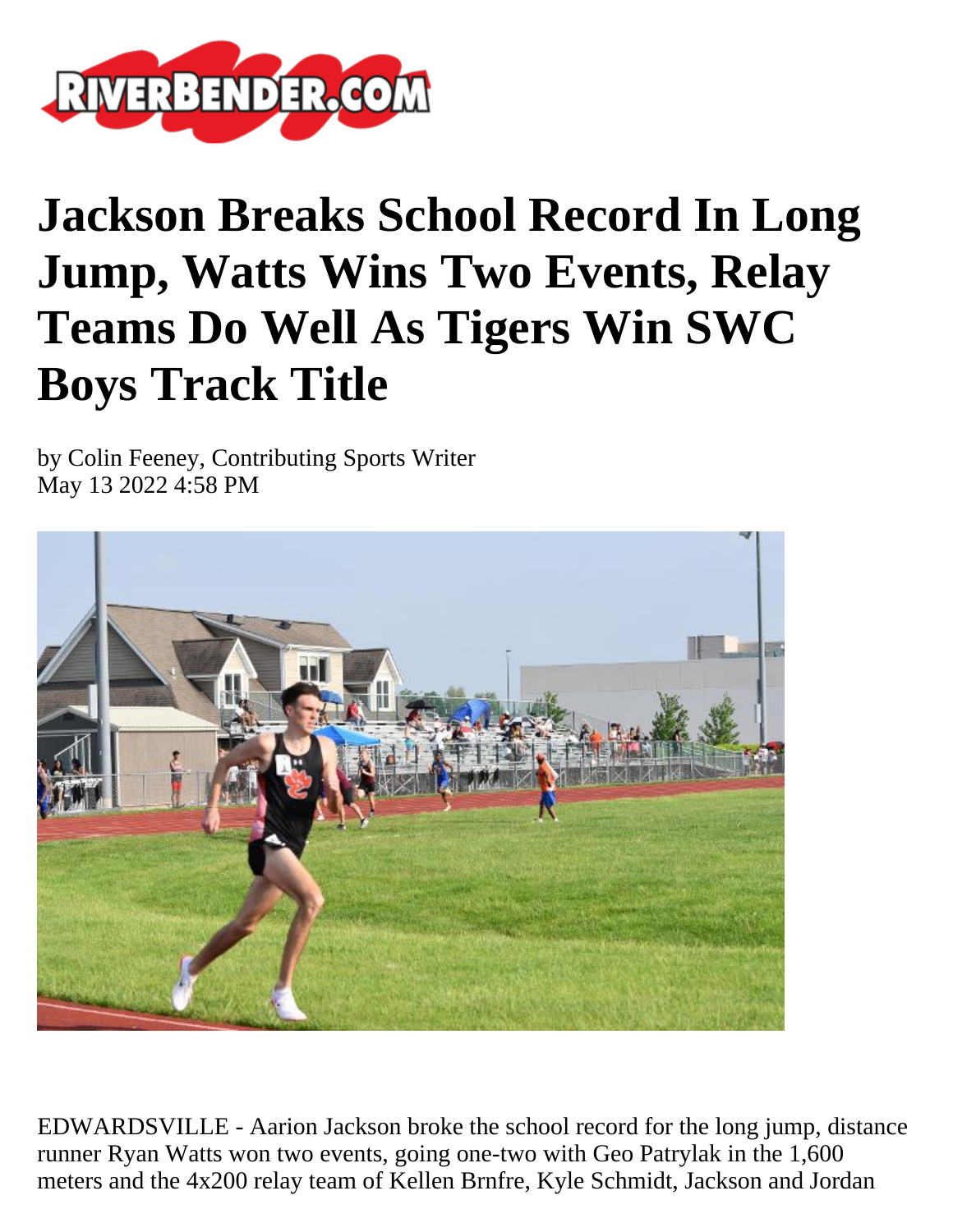Bush won their race in a season's best time as Edwardsville won the boys Southwestern Conference track meet Wednesday afternoon at the Winston Brown Track Center at Edwardsville High.

The Tigers won the title with 188 points, with East St. Louis a distant second with 134 points, O'Fallon came in third with 85 points, Collinsville was fourth with 59 points, Belleville West was a very close fifth with 58 points, Alton came in sixth at 37 points and Belleville East was seventh with 32 points.

Edwardsville won both the varsity and JV meets, which made for a great day for the program and head coach Chad Lakatos couldn't have been any happier.

"Fantastic," Lakatos said. "We won the varsity division, we won the JV division. Conditions weren't that great; it's all of a sudden turned from spring to summer, but it was a total team effort today."

The weather conditions were very warm throughout, with the temperatures in the lower 90s and wall-to-wall sunshine, which made things somewhat difficult for the athletes, but the Tigers adjusted to the conditions well, and had some great performances also.

"We went one-two in the 1,600 and Ryan won the 800; he had a tough double," Lakatos said. "Geo had a tough double as well, anchoring the 4x800 and coming second in the 1,600. It was a great effort by our distance runners today."

In addition, Ryan Luitjohan and Jacob Grandone went one-two in the 3,200 meters, while Jackson had his record-breaking performance in the long jump and Jordan Brooks won the triple jump, along with the 4x200 meter team's win, topping off with Iose Epenesa winning the discus throw and placing second in the shot put, making it a very successful day for the Tigers.

In the 100 meters, the Flyers went one-two, with Kenneth Buchanon winning with a time of 10.77 seconds, with teammate Malachi Wren second at 11.02 seconds, with Samuel Elliott-Barnes of Edwardsville fourth at 11.25 seconds, Brnfre was fifth at 11.27 seconds and Alton's Gardell Ballinger II was seventh at 11.32 seconds. The 200 meters saw Buchanon and Wren go one-two again, with Buchanon coming in at 22.53 seconds and Wren right behind at 22.73 seconds. Bush was fifth at 23.62 seconds and Schmidt was seventh at 24.35 seconds. In the 400 meters, Belleville West's Ramontay Abram won with a time of 49.94 seconds, with East Side's Timothy Cross second at 50.09 seconds and the Tigers' Mason Miller came in sixth at 52.67 seconds.

Watts won the 800 meters at 1:58.49, with teammate Liam Hoeferlin third at 1:58.89, the Flyers' Darris Ivy was sixth at 2:04.16 and Alton's Christian Kotzamanis was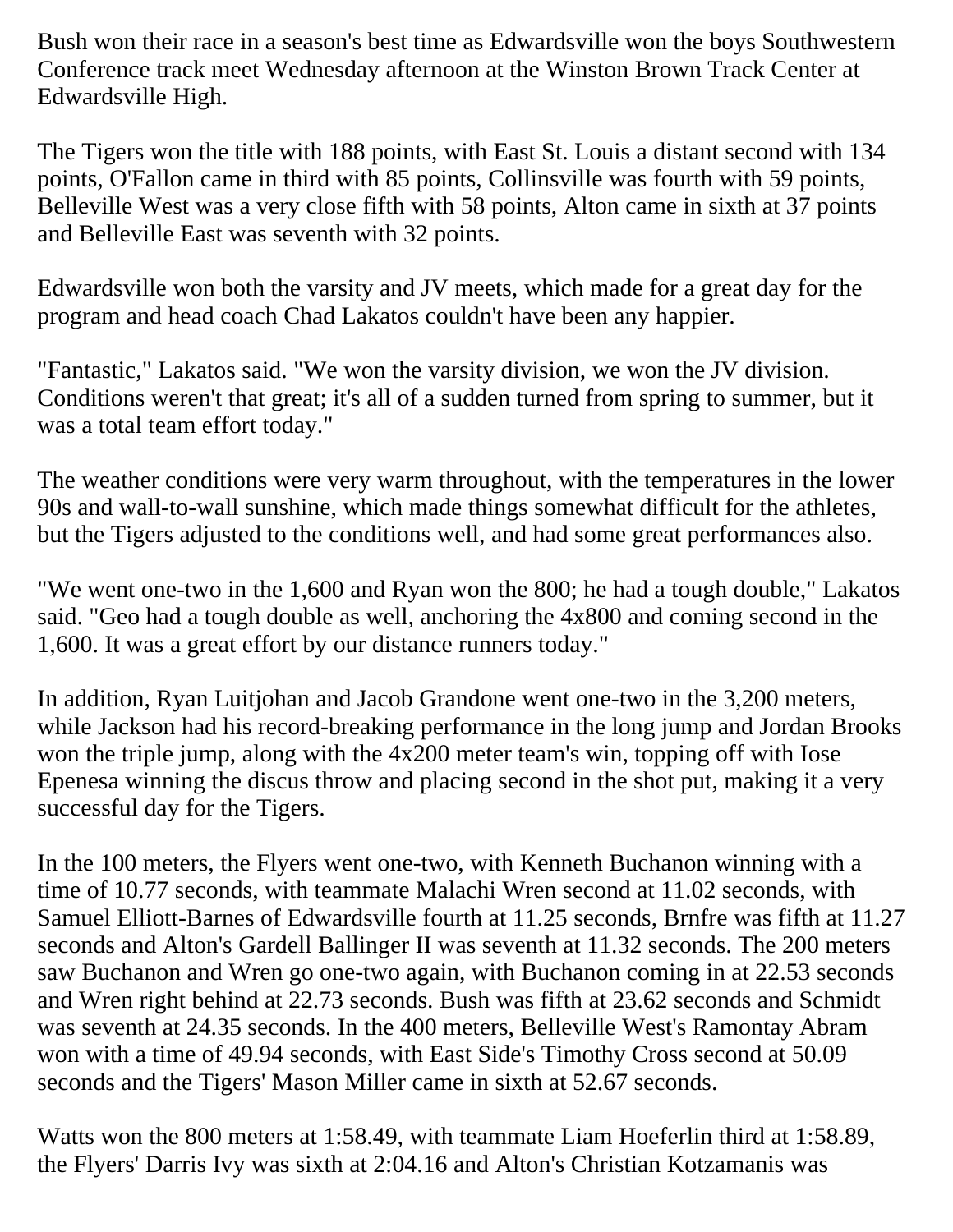seventh with a time of 2:04.84, with teammate John Krafka eighth at 2:05.26. Watts and Patrylak went one-two in the 1,600 meters, with Watts winning at 4:22.25 and Patrylak second at 4:22.27, with the Redbirds' Alex Macias coming in sixth at 4:59.86. Luitjohan took the 3,200 meters with a time of 10:30.42, while Grandone was second at 10:44.39, while Alton's Noah Gallivan was sixth at 11:32.07.

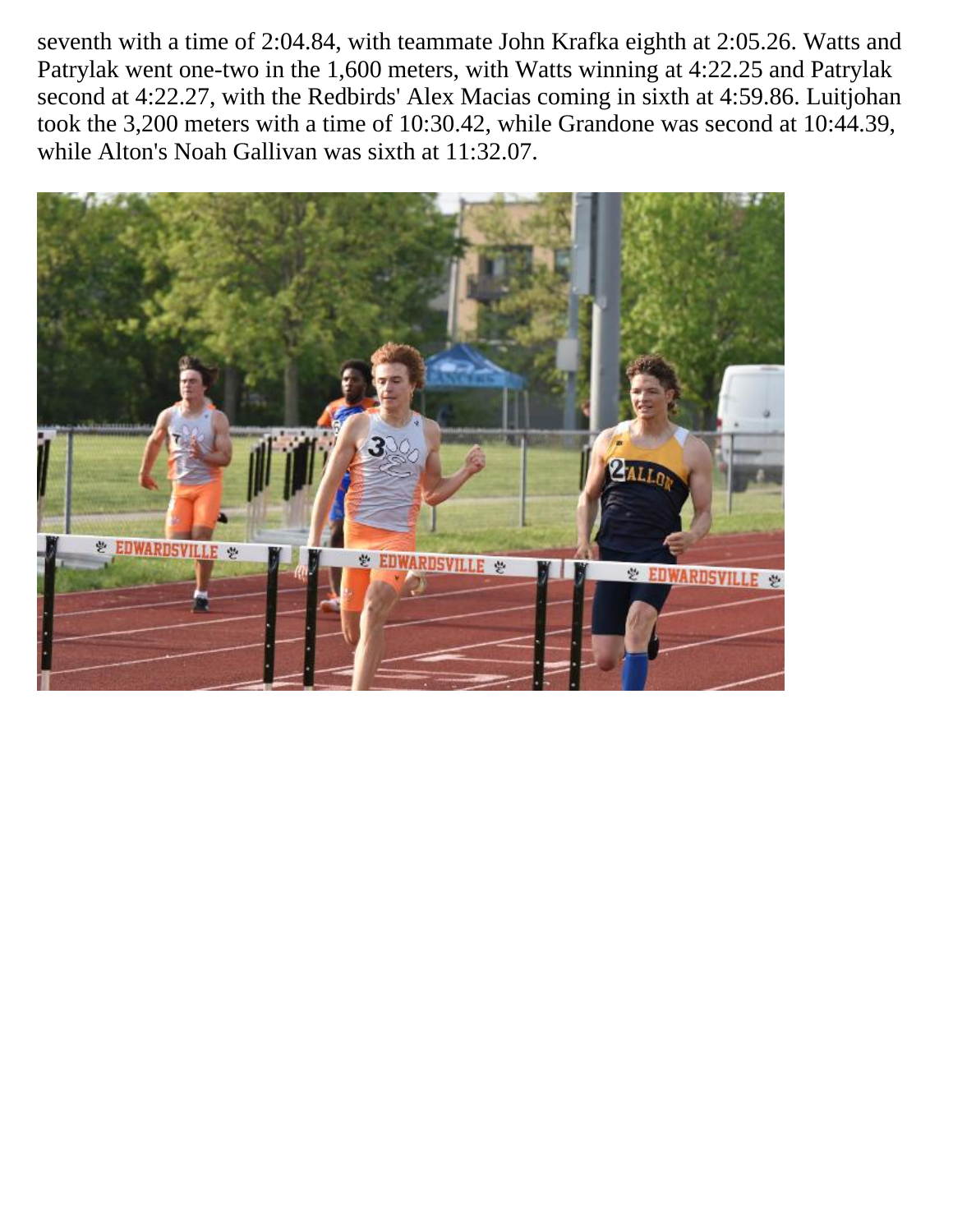

In the hurdles races, East Side's Demarlynn Taylor won the 110 meters with a time of 15.04 seconds, with Alton's Simon McClain second at 15.64 seconds, Edwardsville's Clayton Lakatos third at 15.97 seconds, Jake Curry of the Tigers was sixth at 16.76 seconds and the Flyers' Amonte Jones was seventh at 17.23 seconds. Taylor, McClain and Lakatos all finished in the top three again in the 300 meters, with Taylor winning with a time of 39.19 seconds, McClain second at 40.89 seconds and Lakatos third at 41.14 seconds. Curry again finished sixth, with a time of 42.87 seconds.

In the relay races, the Flyers won the 4x100 meters at 42,58 seconds, with the Tigers second at 42.89 seconds and the Redbirds sixth at 44.71 seconds. Edwardsville's 4x200 meter team won the race in a season's best 1:29.56, with East Side second at 1:29.95 and Alton was fifth at 1:34.84. The 4x400 meters saw Belleville West win with a time of 3: 27.02, while Alton was second at 3:33.15, Edwardsville came in third at 3:33.18 and East St. Louis sixth at 3:37.86. In the 4x800 meters, O'Fallon won with a time of 8: 09.46, with Edwardsville second at 8:10.10 and East St. Louis third at 8:42.06.

In the field events, Collinsville's K.J. Thorps-Watt won the high jump, going over at 1.90 meters, while Brooks came in second at 1.85 meters, Curtis Bownes of the Flyers tied for third with Jordan Suggs and Dallas Hopkins, both of O'Fallon, all going over at 1.80 meters, with Bownes placing third, Suggs fourth and Hopkins fifth on the fewest misses rule. Edwardsville's Deshawn Larson tied for sixth with West's Quincy Cotton at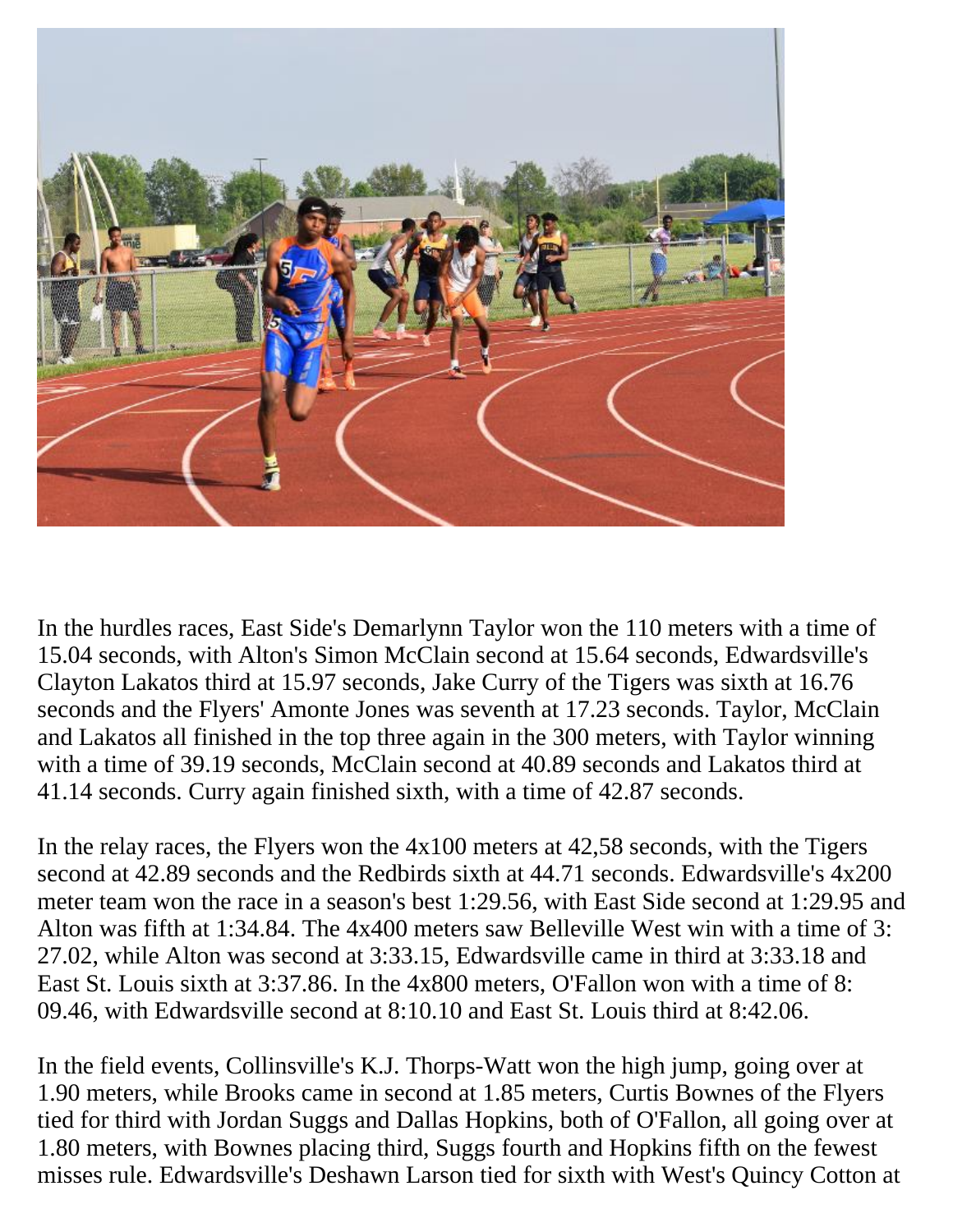1.75, with Larson getting sixth place points for the Tigers on the fewest misses rule. Alton's Travis Billups was eighth at 1.70 meters. In the pole vault, the winner was Edwardsville's Ethan Stukenberg, who went over at 3.95 meters, with teammate Nick Helton fourth at 3.20 meters.

Jackson won the long jump in a new Edwardsville school record of 7.25 meters, or 23 feet, nine-and-a-half inches, with Thomas Hills of the Flyers fifth at 6.35 meters, Alton's Jaylen Telford sixth at 6.28 meters and East Side's Kyle Baker-Patterson seventh at 6.16 meters. Brooks won the triple jump with a leap of 13.95 meters, while teammate Malik Allen was second at 13.93 meters, Baker-Patterson was third at 13.01 meters and Hills came in fifth at 12.31 meters.

Andrew Bownes of the Flyers won the shot put with a throw of 14.65 meters, with Epenesa second at 14.33 meters, Lymar Davis of the Flyers placed fifth at 13.56 meters and the Tigers' Nathan Chapman was sixth at 13.19 meters. Epenesa came back to win the discus with a toss of 49.01 meters, with Andrew Bownes second at 48.49 meters, Edwardsville's Dalton Brown was fifth at 43.03 meters and Alton's Gage Depew and Christian Hardin were sixth and seventh respectively, with Depew having a throw of 42.11 meters and Hardin coming in with a distance of 39.90 meters.

In the JV results, the Tigers won with 229 points, with the Panthers second at 96 points, the Lancers were third with 71 points, the Kahoks came in fourth with 65 points, the Redbirds and Maroons tied for fifth with 22 points each and the Flyers came in seventh at 12 points.

The teams now prepare for the IHSA sectional meet next Thursday, May 19 at OTHS Panther Stadium in O'Fallon, and while Lakatos and the staff still have some spots to fill, he feels the Tigers will be ready.

"We'll see," Lakatos said. "We've got a few decisions on a few events, but were about 90 percent certain on our lineup. We'll talk about where to put kids in which events, and we'll go from there."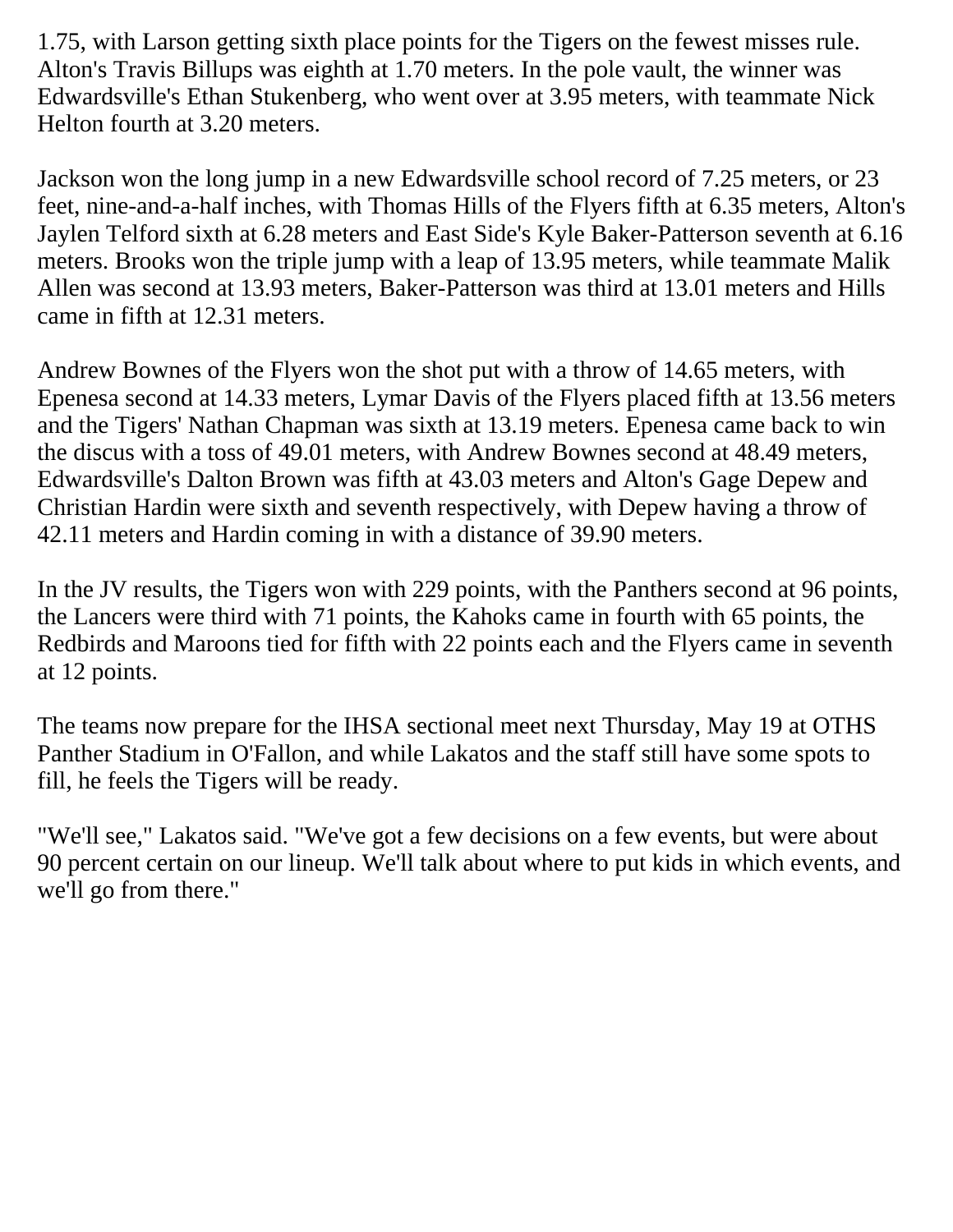